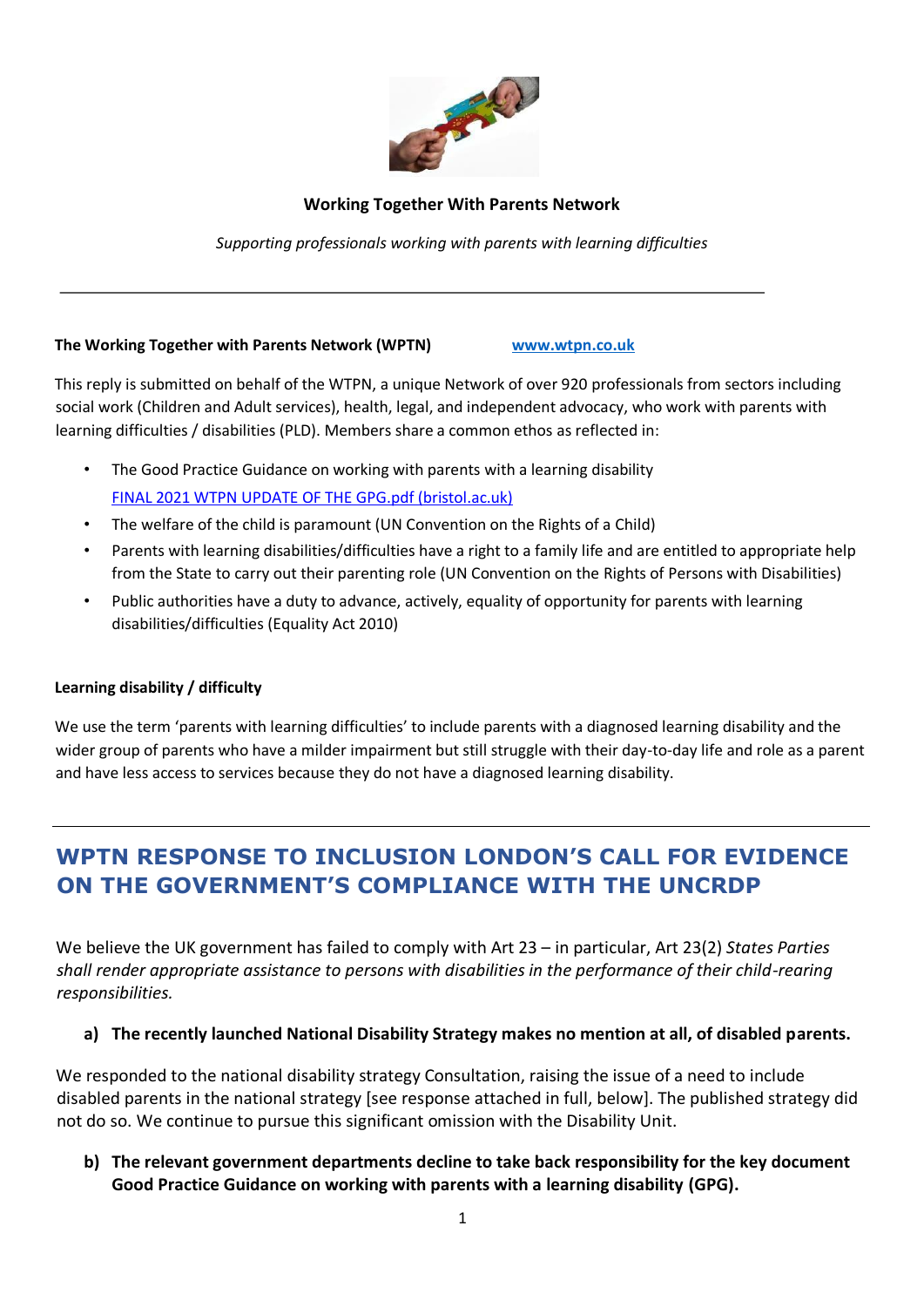In 2013, the WTPN asked the Department of Health to update its GPG, as although the fundamental principles remained unchanged, there had been a number of relevant new laws and policies since 2007 when the DoH/DfES first published the document, which needed to be reflected in the Guidance, if it was to be used effectively by practitioners e.g. the Equality Act 2010. The DoH declined to do so on the basis of insufficient resources to do the work.

The WTPN therefore produced an update in 2016, that was commended in 2018 by the former President of the Family Division, Sir James Munby<sup>1</sup>. WTPN also had to produce the 2021 update, as there has still been no attempt by the Department of Health and Social Care to take on any responsibility for this Guidance and no other similar document has been issued by any relevant government department.

**Nadine Tilbury**

**Policy Officer for the Working Together with Parents Network**

# **WTPN RESPONSE TO THE DISABILITY STRATEGY REVIEW**

**We suggest that a new Theme be added to the Strategy – that of Disabled Parents and Families – however, since our own focus is on PLD (who are over-represented in child protection / care proceedings<sup>2</sup> and are more likely to have their children removed than to be supported to care for them at home<sup>3</sup> ), our response reflects that particular focus.** 

We welcome this opportunity to feed into the development of the National Disability Strategy and are happy to provide further information or clarification if needed.

<sup>1</sup> President's Guidance: Family Proceedings: Parents with a Learning Disability (2018) <https://www.judiciary.uk/publications/family-proceedings-parents-with-a-learning-disability/>

<sup>&</sup>lt;sup>2</sup> PLD are more likely to be involved in child protection cases: 12.5% Masson J (2008);15%-22% (Brandon et al 2009); over 50% (2017/2018) anecdotal judiciary. Judges WTPN spoke with informally in 2017/2018, said that over 50% of the parents appearing before them in care proceedings clearly had some form of learning disability/difficulty, whether formally diagnosed or not.

<sup>&</sup>lt;sup>3</sup> The Wales Centre for Public Policy – Analysis of the Factors contributing to the High Rates of Care in Wales (published May 2019 and updated July 2019). [Analysis of the Factors Contributing to the](https://www.wcpp.org.uk/publication/analysis-of-the-factors-contributing-to-the-high-rates-of-care-in-wales/) [High Rates of Care in Wales](https://www.wcpp.org.uk/publication/analysis-of-the-factors-contributing-to-the-high-rates-of-care-in-wales/)  [| WCPP](https://www.wcpp.org.uk/publication/analysis-of-the-factors-contributing-to-the-high-rates-of-care-in-wales/)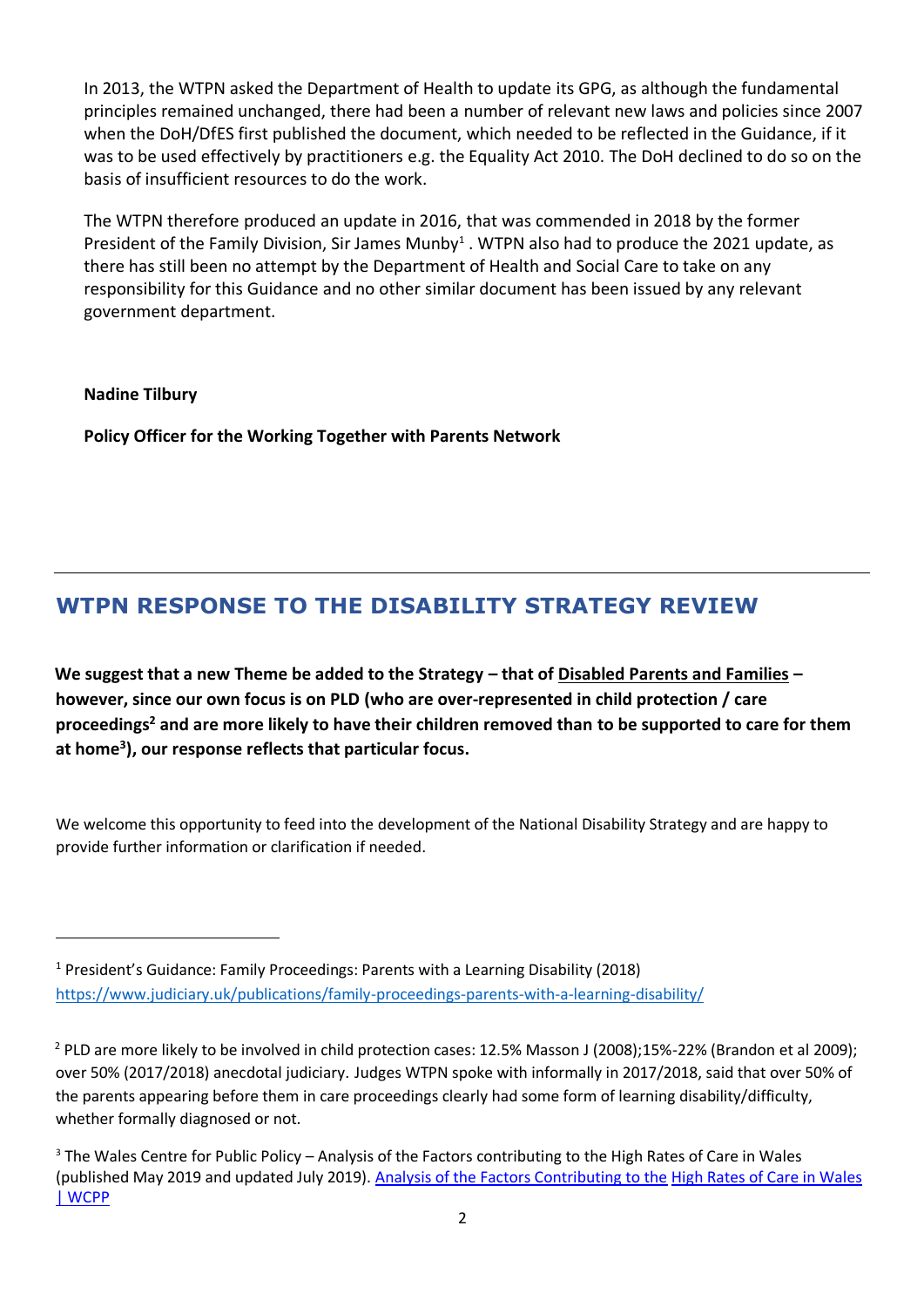#### **Themes**

The list of Themes currently intended to be addressed by the proposed Disability Strategy, includes a theme for Disabled Children and Families. There is no theme for Disabled Parents and Families; we suggest this theme should be added.

## Disabled Parents and Families

- Supporting disabled parents
- Supporting children of disabled parents
- Post-loss support
- Independent Advocacy
- Home-School interface
- Adoption and fostering by disabled parents

It should be noted that some of the disabled children included in the Theme Disabled Children and Families, will become / want to become parents. The two themes should therefore take this into account and ensure their respective strategies are consistent and compatible.

Equally, consistency and compatibility will be needed between the proposed new Theme and the following particularly relevant Themes:

- Changing perceptions
- Products and services
- Education and transitions to adulthood
- Community
- Accessible justice and rights
- Public sector leadership
- Health and social care
- Data

## **Supporting disabled parents**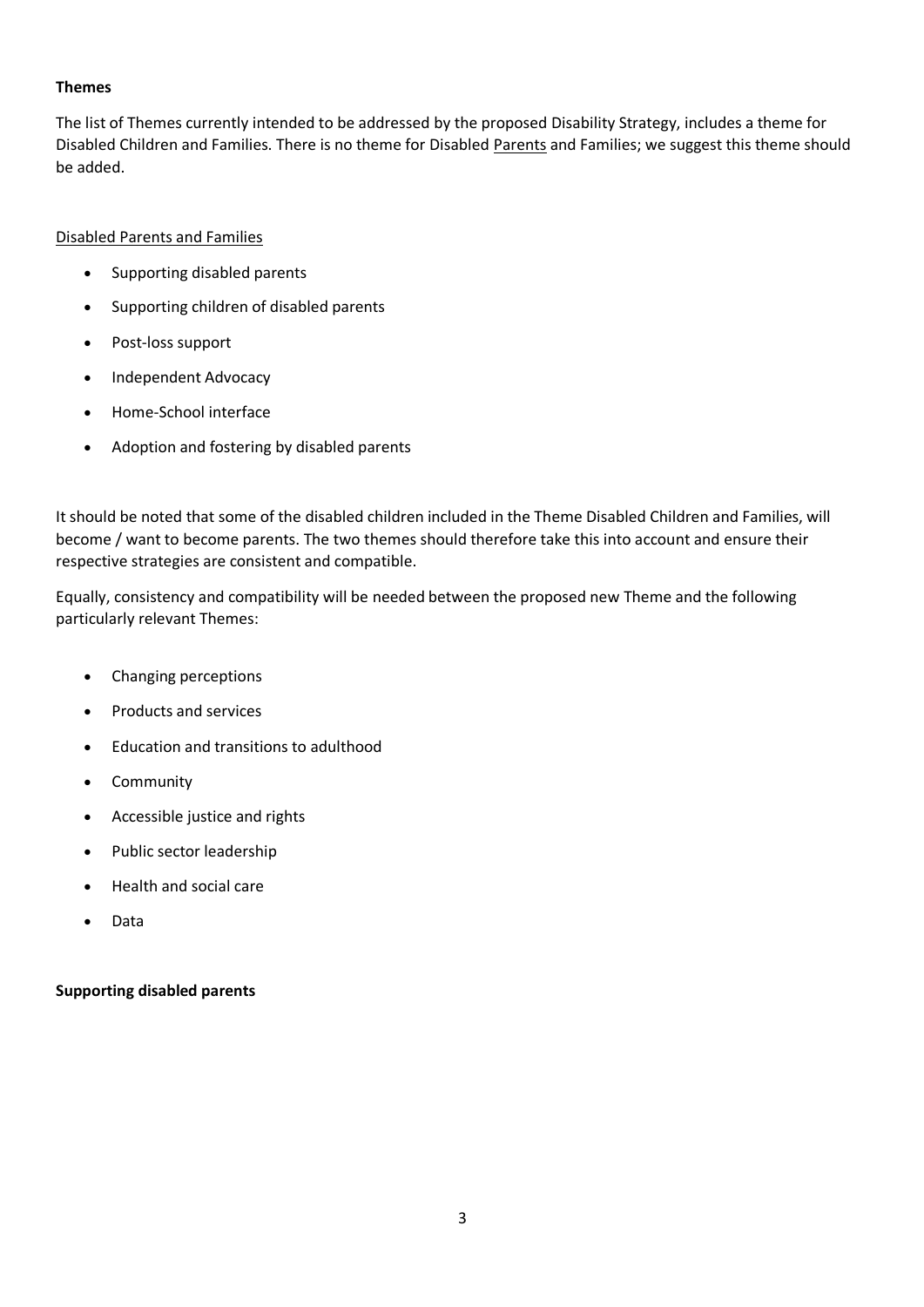A wide range of legislation and policies entitle parents to be supported by the State in their parenting responsibilities. For example: the United Nations Convention on the Rights of the Child<sup>4</sup>, United Nations Convention on the Rights of Persons with Disabilities<sup>5</sup>, Children Act 1989<sup>6</sup> and the Care Act 2014<sup>7</sup>.

However, lack of reliable data, inconsistent understanding and application of the legislation and policies, discriminatory practices and lack of joint working between Adult and Children's services significantly undermine this basic right.

## **Supporting children of disabled parents**

Whether or not the children are considered to be 'carers' for their parents, children of disabled parents may benefit from a range of different support to enable them and their families to thrive. See also school/home interface below.

#### **Post-loss support**

Mandatory provision of post-loss support could a) help parents to understand and come to terms with their loss and b) help them to develop the parenting skills and knowledge that they lacked in respect of the child(ren) removed, so that they are better equipped to parent future children.

Most PLD whose children are removed from them, receive no post-loss support at all. One of the consequences arising from the anguish and sense of bereavement experienced by these parents, is that parents often go on to have another child to 'replace' their lost child and that child is then also removed.

After the conclusion of proceedings, Statutory Guidance, Court orders and pre-proceedings For local authorities April 2014,  $8$  requires:

*37. The child's social worker should consider the on-going support needs of the parents and family and any other children involved, in consultation with them. It may be necessary to provide targeted support and intervention, or refer parents to adult services, where they are experiencing particular problems.*

<sup>4</sup> **United Nations Convention on the Rights of the Child – art 18(2):** For the purpose of guaranteeing and promoting the rights set forth in the present Convention, States Parties shall render appropriate assistance to parents and legal guardians in the performance of their child-rearing responsibilities and shall ensure the development of institutions, facilities and services for the care of children.

<sup>5</sup> **United Nations Convention on the Rights of Persons with Disabilities – art 23(2):** States Parties shall ensure the rights and responsibilities of persons with disabilities, with regard to guardianship, wardship, trusteeship, adoption of children or similar institutions, where these concepts exist in national legislation; in all cases the best interests of the child shall be paramount. States Parties shall render appropriate assistance to persons with disabilities in the performance of their child-rearing responsibilities.

<sup>6</sup> **Children Act 1989 – section 17 (1):** Provision of services for children in need, their families and others. (1) It shall be the general duty of every local authority (in addition to the other duties imposed on them by this Part)— (a) to safeguard and promote the welfare of children within their area who are in need; and (b) so far as is consistent with that duty, to promote the upbringing of such children by their families, by providing a range and level of services appropriate to those children's needs.

<sup>&</sup>lt;sup>7</sup> [The Care and Support \(Eligibility Criteria\) Regulations 2015 \(legislation.gov.uk\)](https://www.legislation.gov.uk/uksi/2015/313/contents/made)

<sup>8</sup> [DFE stat guidance template \(publishing.service.gov.uk\)](https://assets.publishing.service.gov.uk/government/uploads/system/uploads/attachment_data/file/306282/Statutory_guidance_on_court_orders_and_pre-proceedings.pdf)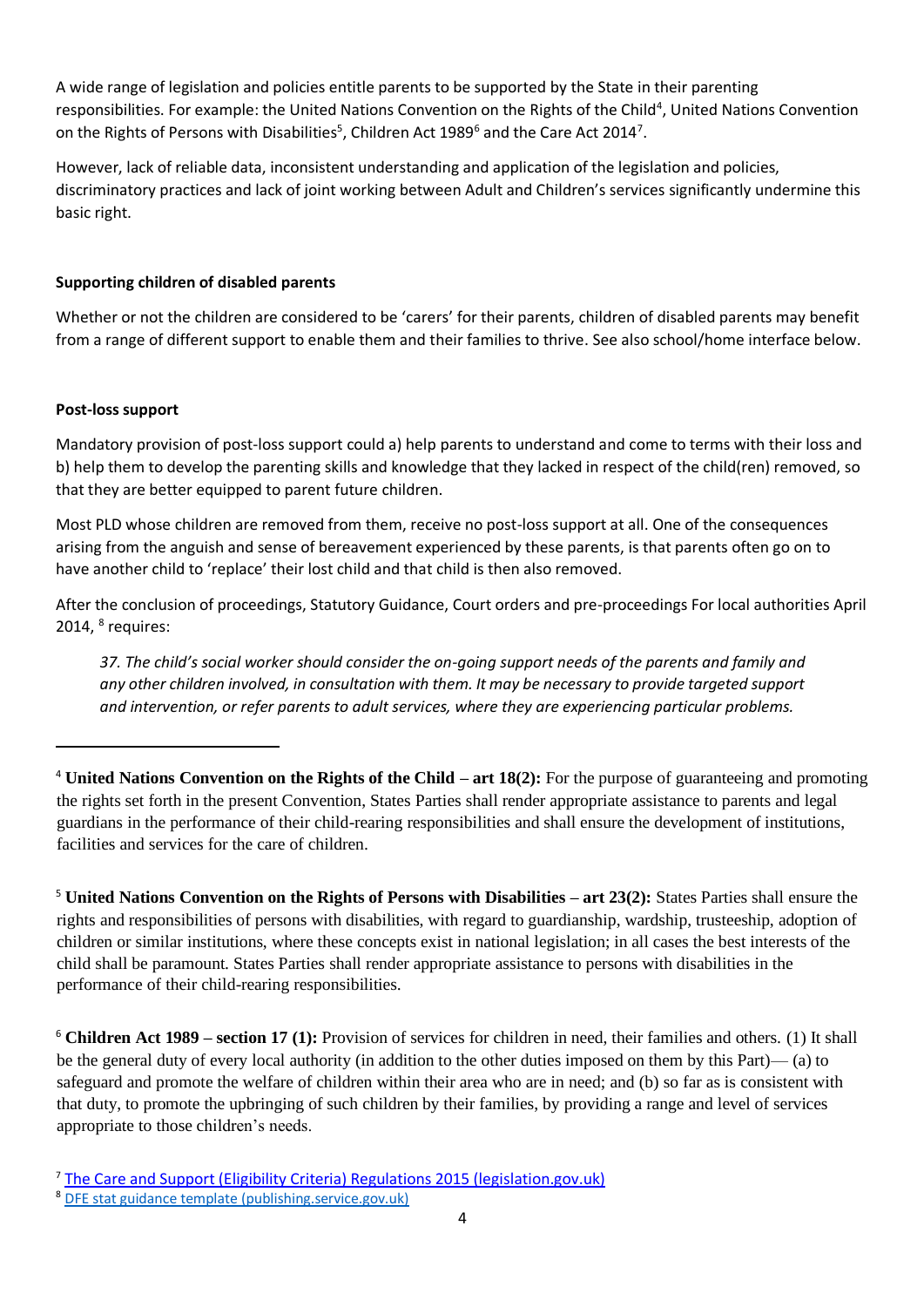*38.Once permanence is secured for the child, it is good practice for the local authority to carry out a comprehensive review of the effectiveness of its processes over the lifetime of the case, which would also include the views from children/service users and other professionals involved.*

WTPN members have very little experience of these provisions ever being implemented with the families with whom they have been working.

#### **Independent advocacy – statutory advocacy**

Independent advocacy in relation to PLD and child protection concerns, should be placed – explicitly - on a statutory basis.

Statues such as the Human Rights Act 1998, incorporating the European Convention on Human Rights, entitles parents to participate fully in the process (Articles 6 - fair trial and 8 - private family life) and the Equality Act 2010 requires reasonable adjustments be made and equality of opportunity be promoted.

Despite these statutory provisions however, in the context of PLD and child protection concerns, local authorities do not see their duty to provide an independent advocate as 'statutory advocacy'. This leads to a failure to provide any independent advocate until very late in the proceedings - which is much too late and tends to result in removal of the child(ren).

Many parents with learning disabilities or difficulties need the assistance of an independent advocate to ensure full participation and effective two-way communication, when dealing with professionals in relation to their children.

This right to full participation in the process does not start only at the door of the court but instead, at the first instance of the State's intervention in the family's life i.e. at the first contact by social services.

Failure to ensure an advocate is provided from the outset is not only a breach of the family's rights, but almost inevitably leads to loss of the child(ren) as the parents do not understand what is being required of them.

If independent advocates working with PLD where there were child protection concerns, were recognised on a statutory basis, this could help to ensure timely appointment of advocates at the outset, thus ensuring the rights of the family were respected.

A recent study by Atkin and Kroese <sup>9</sup> found:

*Despite growing evidence that demonstrates the importance of independent advocacy for parents with intellectual disabilities (English [2010;](https://www.tandfonline.com/eprint/8Y5NUWP2GVHSC6K942XE/full?target=10.1080/09687599.2021.1881884) Tarleton, Ward, and Howarth [2006;](https://www.tandfonline.com/eprint/8Y5NUWP2GVHSC6K942XE/full?target=10.1080/09687599.2021.1881884) Ward [2010\)](https://www.tandfonline.com/eprint/8Y5NUWP2GVHSC6K942XE/full?target=10.1080/09687599.2021.1881884), as well as the economic benefits (Bauer et al. [2014\)](https://www.tandfonline.com/eprint/8Y5NUWP2GVHSC6K942XE/full?target=10.1080/09687599.2021.1881884) and recommendations regarding advocacy within various policy documents (DH & DfES 2006, 2007), there is still no statutory requirement for independent advocacy. Some authors have described the lack of political impetus in this area as 'unethical and short-sighted' (Featherstone et al. [2011,](https://www.tandfonline.com/eprint/8Y5NUWP2GVHSC6K942XE/full?target=10.1080/09687599.2021.1881884) 274)*

*it is recommended that independent advocacy organisations receive statutory funding, and of a sufficient magnitude to enable greater numbers of advocates to provide much needed support to the growing numbers of parents with intellectual disabilities and help mitigate potentially unfair outcomes in CPP.*

<sup>&</sup>lt;sup>9</sup> Charlotte Atkin & Biza Stenfert Kroese (2021): Exploring the experiences of independent advocates and parents with intellectual disabilities, following their involvement in child protection proceedings, Disability & Society, DOI: 10.1080/09687599.2021.1881884 <https://www.tandfonline.com/doi/pdf/10.1080/09687599.2021.1881884>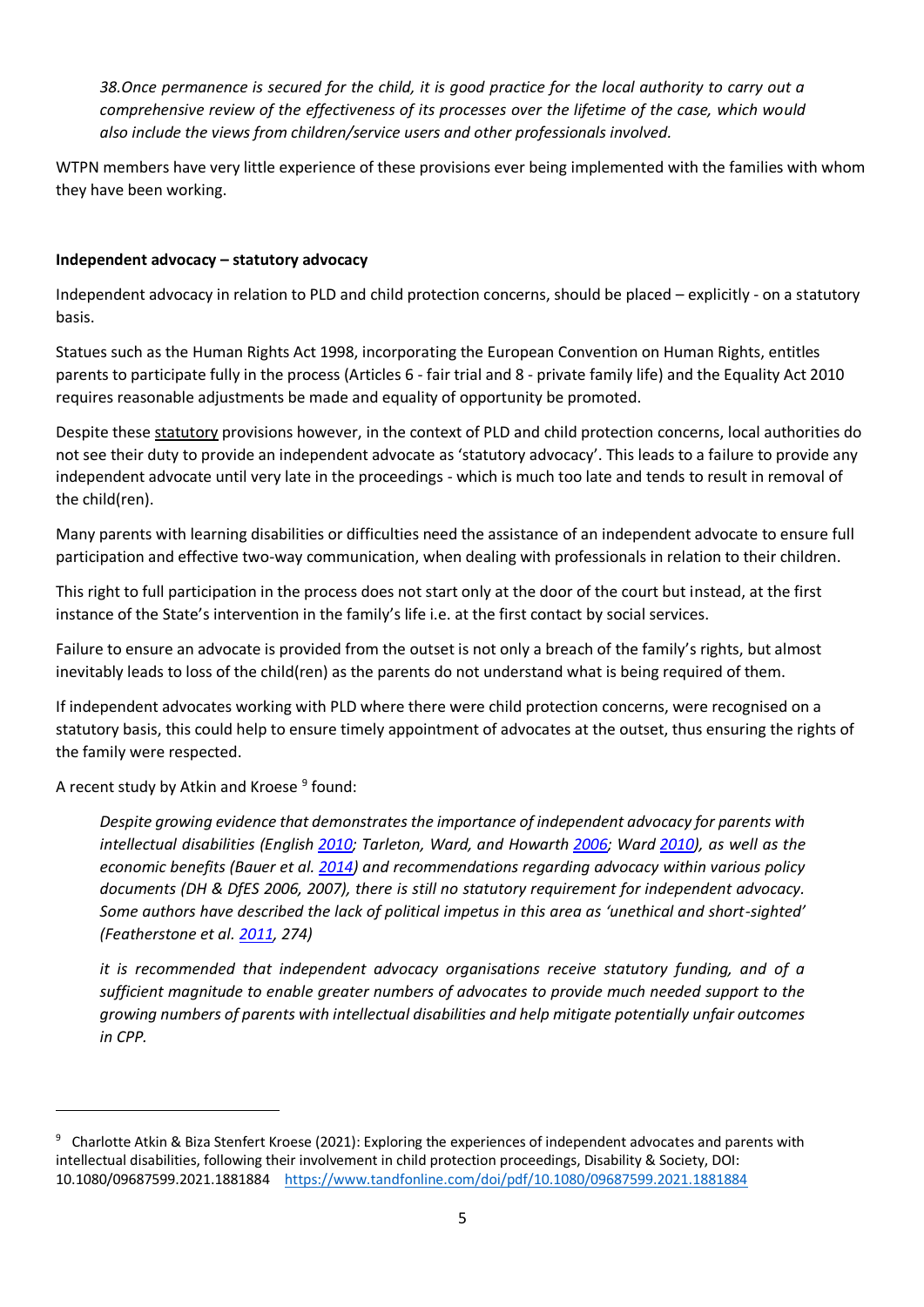Specialist skills and knowledge are needed by independent advocates working with PLD involved with Children's Services. The importance of this role needs to be explicitly recognised in statute – similar to the roles of Mental Health Act, Mental Capacity Act and Care Act advocates.

#### **Home-School interface**

Schools need to be more 'disability aware' when a child has disabled parents – especially where the parents have a learning disability and cannot, for example, support their child with reading, homework, exploring course options etc. Improvement of the home-school interface in this respect would significantly benefit the child.

WTPN can provide the Review with a video account of a young person (Katie) giving her thoughts on this issue.

'*My mum and dad both have learning disabilities as does my younger brother... Information from school comes through the internet. My mum and dad can't use the computer and wouldn't really be able to read it anyway. If my teachers had really understood what my life is like, I think I would have had better support and achieved more.*' Katie.

#### **Data**

Current data about disabled people/parents is sketchy and unreliable, making it impossible to plan strategically, let alone to ensure appropriate support is/will be available to parents whether in the home at school or at work, or to be sure that disabled parents are not being discriminated against, directly or indirectly.

How many disabled people are parents, foster parents or adoptive parents?

How many people with learning disabilities are parents? How many live with their children? How many are involved in child protection proceedings? How many have their children removed? How many are supported to enable the children to stay with their families?

#### **Inclusive communications**

Easy Read and other alterative formats should automatically be produced at the same time as the principal written document whenever a government department issues a communication (similar to the publication of English/Welsh documents). Currently there is a considerable time-lag for the production of Easy Reads – if produced at all.

For example, how many routine or key court information leaflets produced by HMCTS / MoJ are available in Easy Read? WTPN wrote over 2 years ago to the Home Office asking for a copy of Sarah's Law leaflet in Easy Read. We have yet to receive it, despite occasional reminders.

#### **Visible leadership**

There is a lack of visible leadership in England, where PLD and their children are concerned.